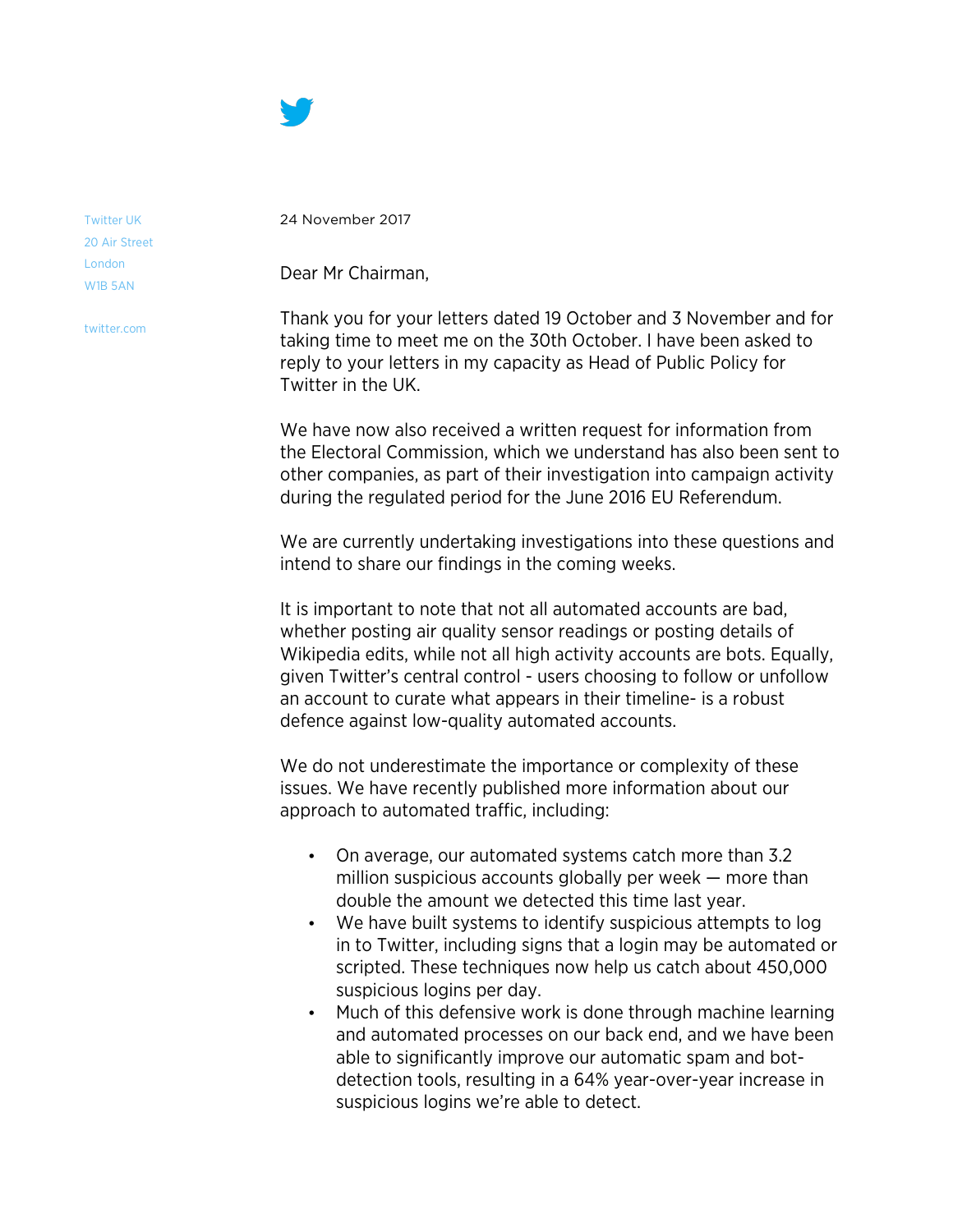

Twitter UK 20 Air Street London W1B 5AN

twitter.com

• We are committed to combatting the minority of apps that create spam and abuse via our API. Since June 2017, we've suspended more than 117,000 malicious applications for abusing our API, collectively responsible for more than 1.5 billion low-quality Tweets this year.

Recently, there has been increased press coverage of several pieces of research into these issues on Twitter. We remain proud to be a platform that allows open access for academics, indeed recently taking steps to make more data available through a lower-cost premium API. However, we have found studies of the impact of bots and automation on Twitter necessarily and systematically underrepresent our enforcement actions because these defensive actions are not visible via our APIs, and because they take place shortly after content is created and delivered via our streaming API.

Furthermore, researchers using an API often overlook the substantial in-product features that prioritize the most relevant content. Based on user interests and choices, we limit the visibility of low-quality content using tools such as Quality Filter and Safe Search -- both of which are on by default for all of Twitter's users and active for more than 97% of users.

Indeed, media reports have recently highlighted how users named as bots in research were real people, reinforcing the risks of limited data being used to attribute activity, particularly in the absence of peer review. We at Twitter are mindful of the implications of a person being falsely accused of being a bot or associated with statesponsored election interference, and take very seriously our obligations to protect user privacy and safety.

We recognise these issues and are already engaged in dialogue with academics and think tanks around the world, including those in the UK, to discuss potential collaboration and to explore where our own efforts can be better shared without jeopardizing their effectiveness or user privacy.

Finally, I would note that the City University report you cited in your letter of 30 October concludes: